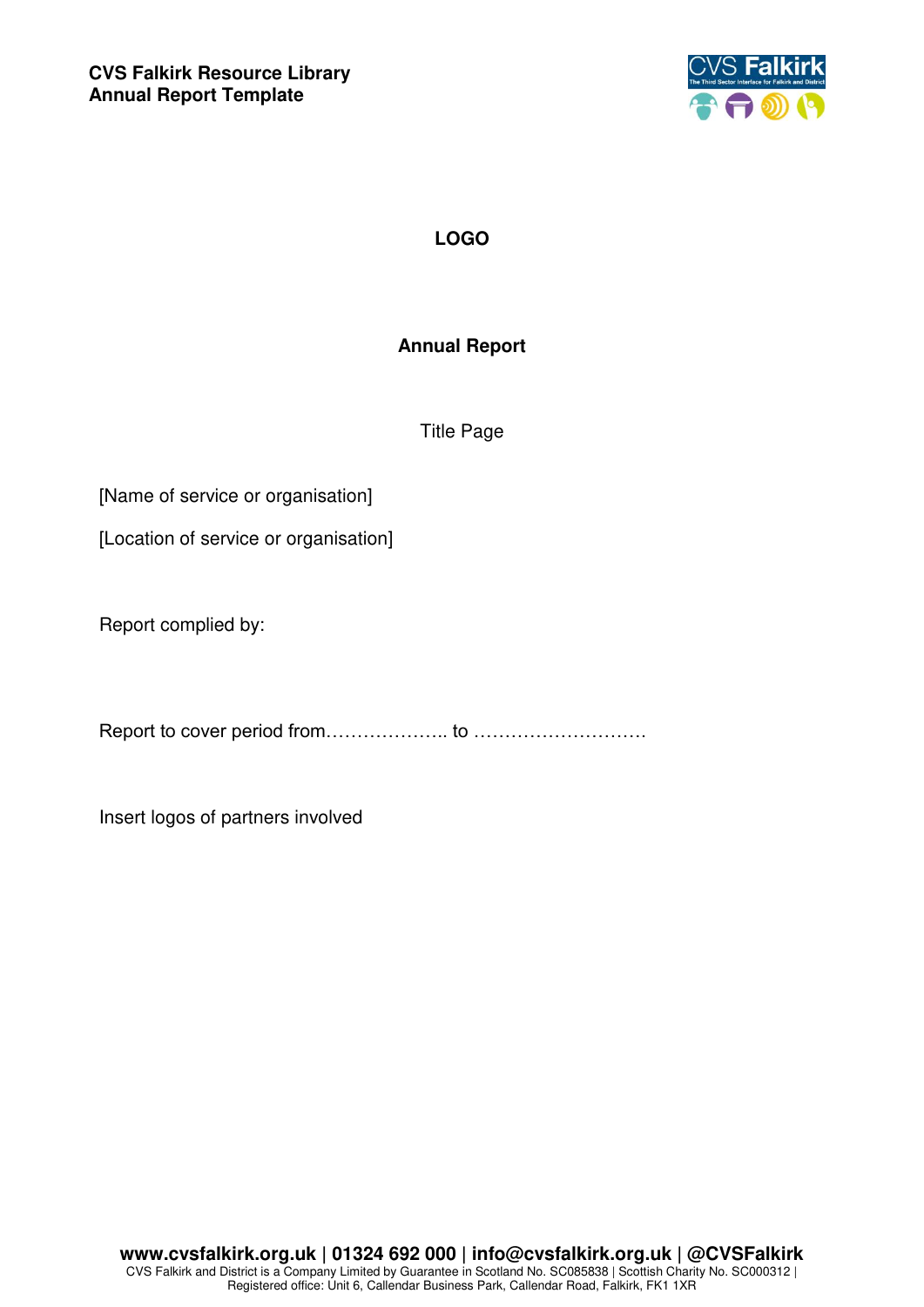## **CVS Falkirk Resource Library Annual Report Template**



## **Contents List**

| <b>Section</b> | <b>Title</b>                                          | Page |
|----------------|-------------------------------------------------------|------|
| 1.             | Executive summary                                     |      |
| 2.             | Introduction                                          |      |
| 3.             | Relevant demographic profile of the population served |      |
| 4.             | Service aim, objectives and expected outcomes         |      |
| 5.             | Equality and diversity assessment of the service      |      |
| 6.             | Activity analysis                                     |      |
| 7.             | Levels of intervention or support                     |      |
| 8.             | Case studies/Service user stories                     |      |
| 9.             | Evidence impact of service                            |      |
| 10.            | User feedback                                         |      |
| 11.            | Other service activity                                |      |
| 12.            | Learning and development                              |      |
| 13.            | Future plans and targets                              |      |
| 14.            | Appendices                                            |      |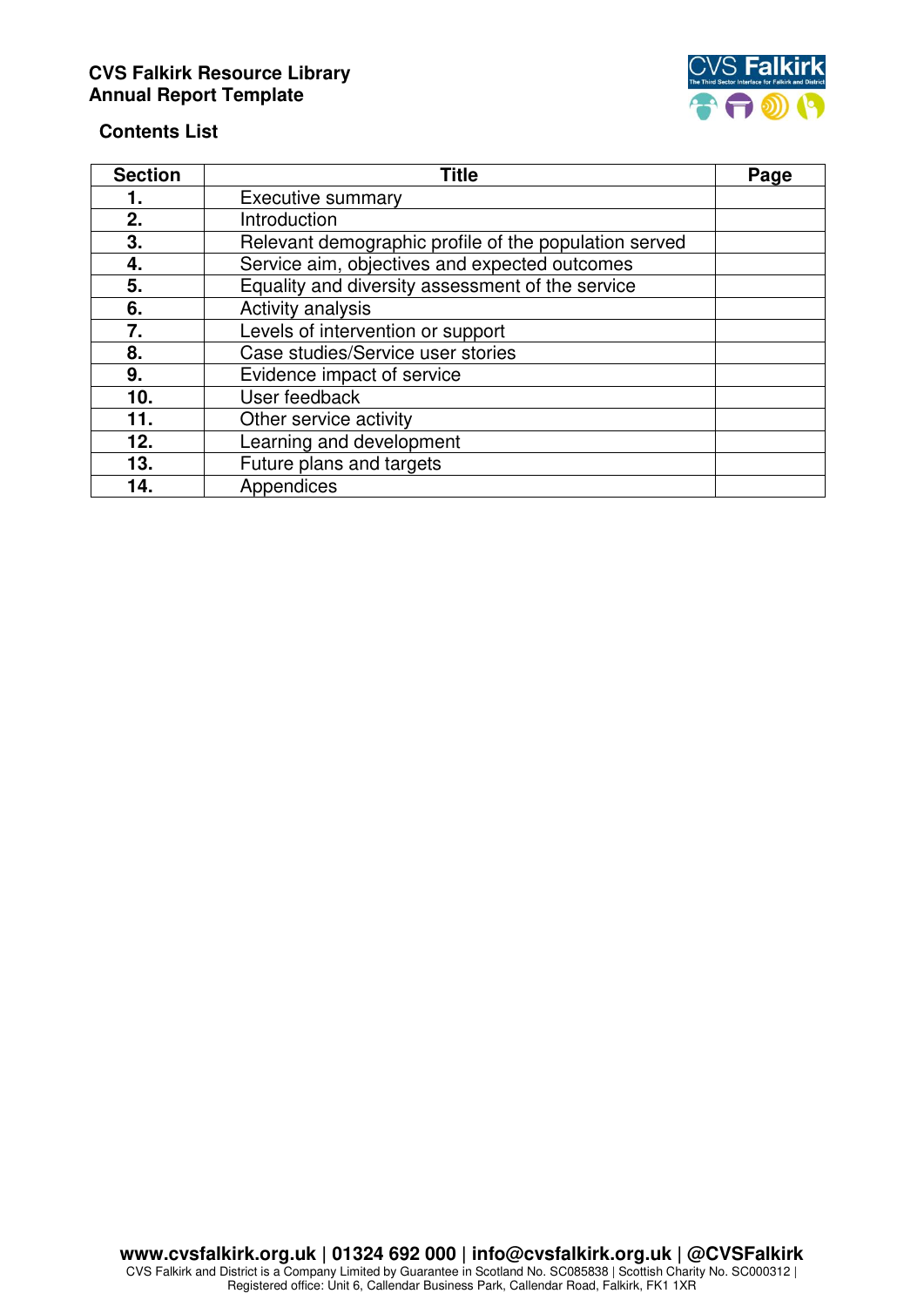

| <b>Section 1</b>  | <b>Executive summary</b>                              |
|-------------------|-------------------------------------------------------|
| Insert text       |                                                       |
| <b>Section 2</b>  | <b>Introduction</b>                                   |
|                   |                                                       |
| Insert text       |                                                       |
| Section 3         | Relevant demographic profile of the population served |
| Insert text       |                                                       |
| <b>Section 4</b>  | Service aim, objectives and expected outcomes         |
| Insert text       |                                                       |
| <b>Section 5</b>  |                                                       |
|                   | Equality and diversity assessment of the service      |
| Insert text       |                                                       |
| <b>Section 6</b>  | <b>Activity analysis</b>                              |
|                   |                                                       |
| Insert text       |                                                       |
| <b>Section 7</b>  |                                                       |
|                   | Levels of Intervention or dependency                  |
| Insert text       |                                                       |
|                   |                                                       |
| <b>Section 8</b>  | <b>Case studies/Service user stories</b>              |
| Insert text       |                                                       |
| <b>Section 9</b>  |                                                       |
|                   | <b>Evidence impact of service</b>                     |
| Insert text       |                                                       |
| <b>Section 10</b> | <b>User feedback</b>                                  |
|                   |                                                       |